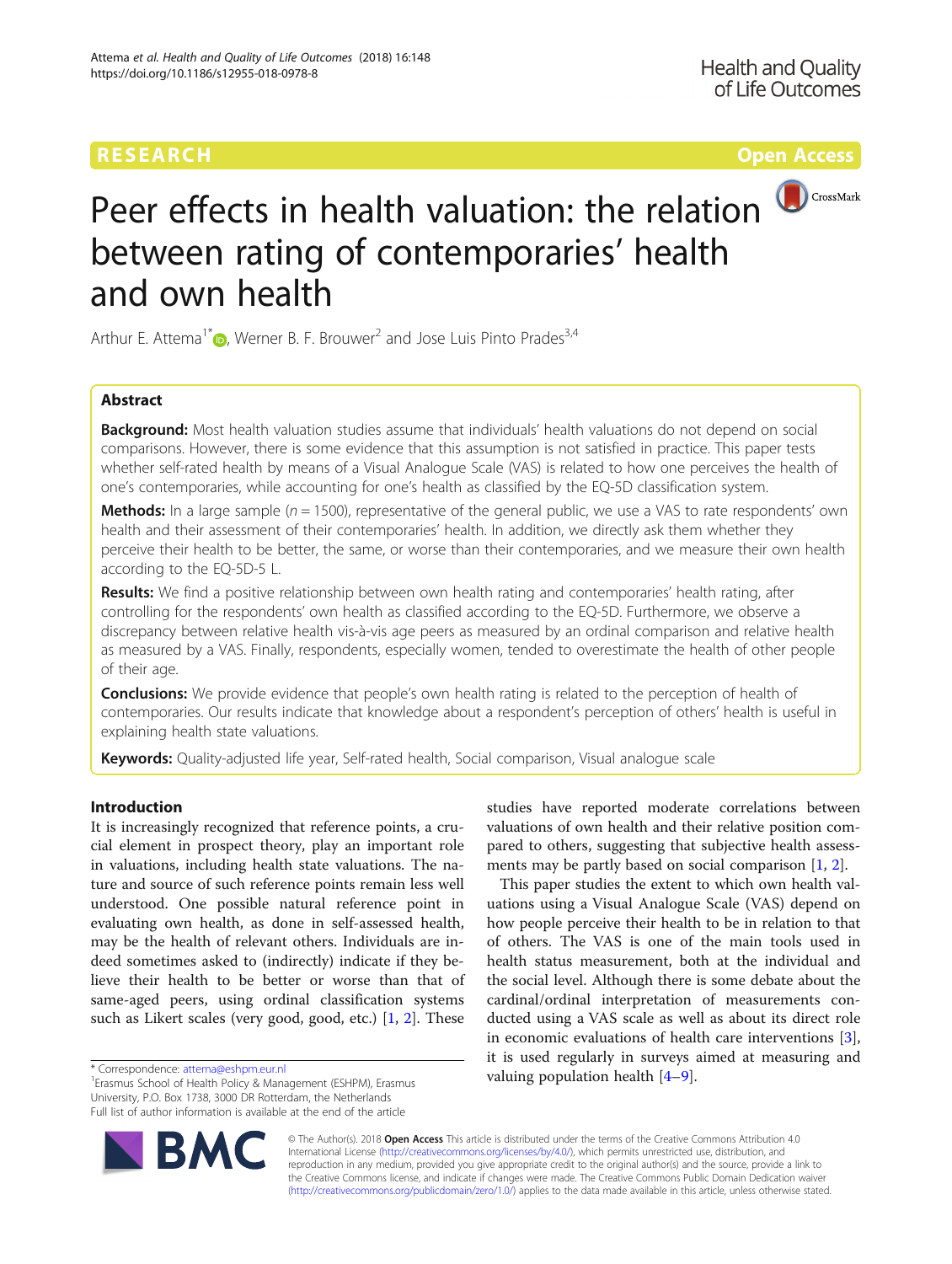<span id="page-1-0"></span>If subjective health assessments are partly based on social comparisons, this may have important implications. It may for instance help to explain the stability of people's own health ratings when growing older, despite increasing physical problems [[10](#page-7-0)–[12\]](#page-7-0). That is, if elderly people are more likely to compare themselves to other elderly, who on average are in poorer health than younger individuals, their relative position within this comparator group may cause them to rate their health state more favorably than when judged in an absolute way or when compared to younger people.

It may also have important implications about the way that the social value of health treatments is estimated. For example, assume that data from cancer patients have been collected in a randomized controlled trial and their utilities are estimated using the tariff on the EQ-5D. Assume that these patients are asked to place themselves in one of the five categories within the "pain" domain. If their reference point is how they compare themselves against other cancer patients, they may place themselves in level 2 or 3, implying they do not have very important problems of severity. This will reduce the health benefit of reducing pain. This argument is different from the "adaptation" one. If it is the case that subjects adapt, then their utility level is the utility they state. However, in our example, they state that their pain is mild because they are lowering the threshold of "mild pain" given that they compare with the pain of others but they are not feeling less pain, which is the case with people who adapt to their circumstances. In general, if people respond to health questions using reference points, the measurement of health benefits would be more complex than usually thought.

This may also be relevant in the context of economic evaluations. Fryback and Lawrence [\[13\]](#page-7-0) already suggested that the benefit of medical treatments for old people may be exaggerated when economic evaluations measure the benefit from treatments as if successful treatment returns all people to full health. Many people have other illnesses as well, which is especially true for elderly, making the endpoint of full health unrealistic. Depending on the way health state valuations are derived and used (e.g. VAS or Time Trade-Off, patient or general public valuations, population averages or patient sample specific scores), an influence of social comparisons may impact results of economic evaluations as well. If older patients give higher average values than young people for the same health state, this may potentially lead to larger gains in modelling exercises using such values. The opposite holds for benefits from interventions that improve quality of life to full health without affecting life expectancy. These will be underestimated if elderly people value their impaired health higher. It matters therefore whether respondents value their health in comparison to relevant others. The

term "relevant others" intentionally is left vague here since it is not clear who those people can be. Although it would be good to have more information on which people subjects compare themselves with when valuing their health, this paper will focus on investigating the existence of such comparisons with same-aged peers.

Our study is the first to include a (VAS) scale to measure health status in a social comparison context, testing whether these VAS valuations reflect the relative position of own health. We do this in a representative sample of 1500 respondents from the general public, who completed an online questionnaire. Given this large database we are able to perform some further tests based on the literature review reported in section "Background". We argue in this section that the higher relative rating of health among elderly also holds when we use the VAS. The results are shown in section "[Results](#page-3-0)" and discussed in section "[Discussion](#page-5-0)". Finally, section "[Conclusions](#page-6-0)" concludes.

#### Background

Reference group theory, which assumes that subjective assessment of health depends on the individual's comparison group, is often used to explain elderly persons' positive health assessments. According to this theory, elderly adults adopt to their situation by maintaining positive health perceptions when confronting illness; they adjust their perceptions of health in relation to peers of their age  $[14, 15]$  $[14, 15]$  $[14, 15]$  $[14, 15]$ , or to their past health  $[16, 16]$  $[16, 16]$  $[16, 16]$ [17\]](#page-7-0). This paradox is known as the paradox of aging or the *well-being paradox*  $[18]$  $[18]$ .

Social comparison may be a strategy that protects older people from the negative effects of aging. Brandtstädter et al. [\[19,](#page-7-0) [20\]](#page-7-0) propose a dual-process framework to describe how aging individuals reduce discrepancies between their current and ideal situations. One process is deemed the *assimilative mode*, comprising "efforts and intentional activities to modify the actual situation to attain a closer fit with personal goals and projects" [[19\]](#page-7-0). The other process is the *accommodative mode*, which "comprises mechanisms and processes by which goals and projects are adjusted to available resources of action" [\[19](#page-7-0)]. According to this theory, health deteriorations due to age can be regarded as losses in resources, leading people to favor the accommodative process over the assimilative one as they get older [\[21\]](#page-7-0).

Empirical evidence supporting this theory was reported by Heckhausen and Krueger [[22](#page-7-0)] and Heckhausen and Brim [[23](#page-7-0)], who found that older persons were more inclined to have a favorable self-view than younger persons. In addition, Baron-Epel and Kaplan [[2](#page-7-0)] asked respondents to describe their health status on a 5-point Likert scale and repeated this question while asking respondents to compare their health to the health of men/women of their age. They found that respondents aged 65–75 reported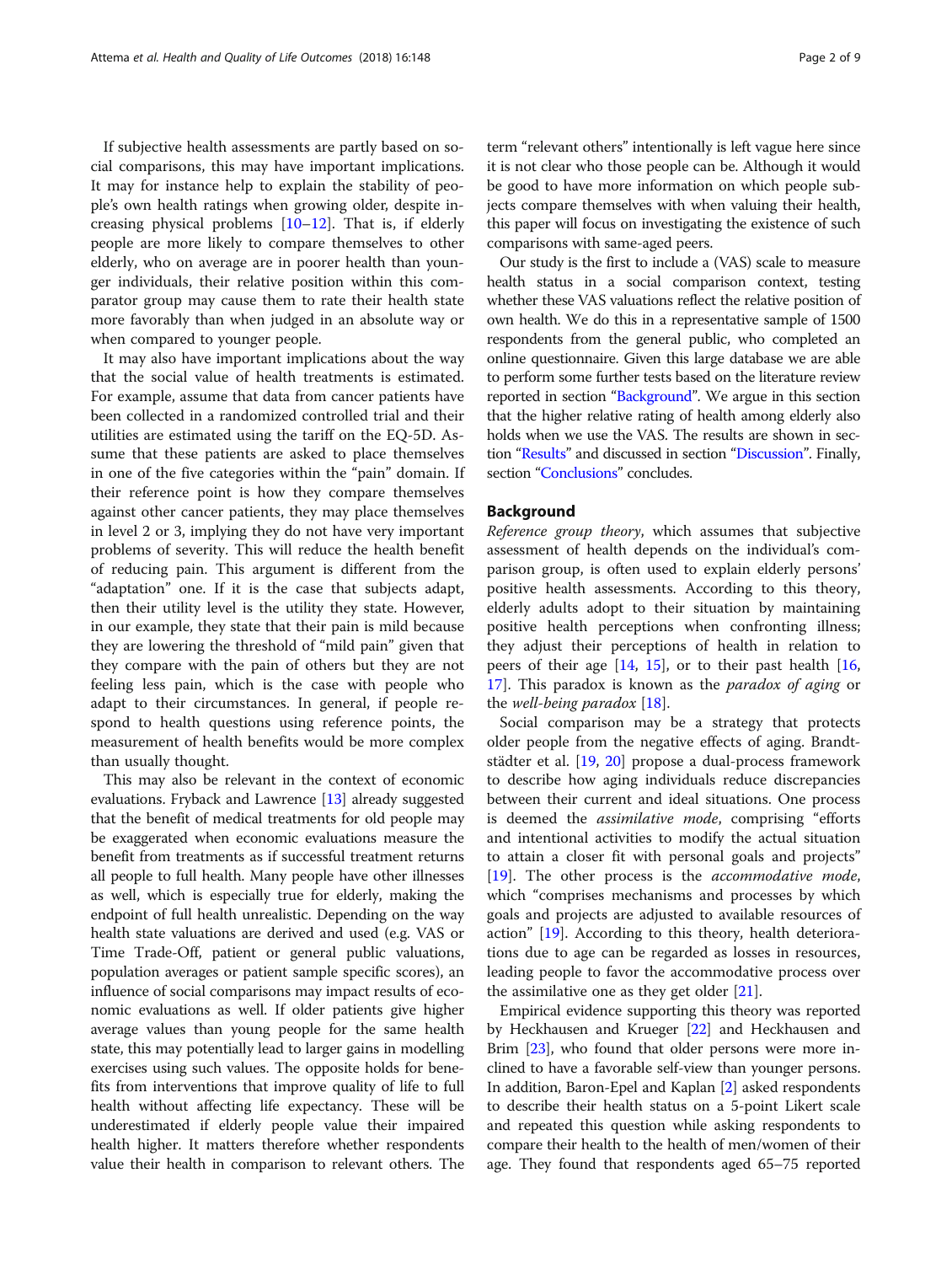better health when valuing their own health compared to age peers than when valuing their own health without this comparison, and no differences in these measures for younger age groups.

Cheng et al. [\[24\]](#page-7-0) studied whether, among a sample of Chinese adults, perceiving one's own physical health as better than the physical health of contemporaries has a stronger increasing effect on self-reported health (SRH) in older than in younger persons. Moreover, they studied whether such a perception could account for the relative stability of SRH in later life. Both showed a positive impact of social rating, and this impact became stronger the older the respondent. In addition, Cheng et al.  $[24]$  $[24]$  $[24]$ observed a tendency to be optimistic about own health compared to health of contemporaries, and this effect also increased with age, even after controlling for physical symptoms and the interaction of physical symptoms and age. Consequently, older persons did not rely as much on the extent of their physical symptoms to assess their SRH as younger persons, which is consistent with an increasing gap between subjective and objective health [[25,](#page-7-0) [26\]](#page-7-0).

Eriksson et al. [[27\]](#page-7-0) directly asked respondents to indicate whether they assessed their health to be better, worse or the same as others of their age. It turned out that respondents, especially men, tend to overestimate their health in relation to others when age increases. This implies an 'over-adjustment' for age. Eriksson et al. [[27\]](#page-7-0) therefore argue that age-comparative measures may be less suitable if one aims to study changes in SRH longitudinally. They conclude that subjective health shows a weak correlation with age, and suggest it is to some extent assessed according to what can be expected given the circumstances.

#### Methods

In summary, most of the evidence reviewed suggests that people at least partly base their own health rating on age and on health of same-aged peers. The main objective of this study is to test if VAS valuations reflect the relative position of own health of subjects in society, while correcting for health problems as reported according to EuroQol Classification System [\(https://euroqo](https://euroqol.org/)[l.org/](https://euroqol.org/)). The hypotheses we want to test in this paper are as follows. First, we hypothesize that the respondents' own health rating will deteriorate with increasing age at a lower rate than their rating of contemporaries' health. Similarly, we expect the proportion of respondents who consider themselves to be in a better health state (when asked directly) than their contemporaries to increase with age (Hypothesis 1). As a consistency check, we test if these respondents reporting to be in better health indeed also rate their own health higher than they rate the health of their contemporaries on the VAS. Second, we hypothesize that respondents, when reporting their own health state, incorporate concerns about others and coping effects, and, hence, that their VAS will be related to how they rate the health of contemporaries (Hypothesis 2).

In this paper we combine the data of three separate online surveys, administered by the authors of this paper in 2013 and 2014. Two of these are reported elsewhere [[28](#page-7-0), [29](#page-7-0)]. The three surveys aimed to elicit individual and societal preferences for health outcomes<sup>1</sup> and all contained a number of questions about relative health (see Table [5](#page-6-0)), which were not used for the aforementioned papers. These questions were posed at the end of each survey.<sup>2</sup> As a result, we obtained a large dataset of 1500 respondents. All three surveys were representative of the Dutch adult population in many characteristics. These respondents were randomly drawn from an internet panel, recruited by Survey Sampling International. Table [1](#page-3-0) summarizes some demographic data. In all three surveys, the VAS tasks were asked at the start.

For this study, we gathered the following data<sup>3</sup>: subjective feeling of own health today as measured by a visual analogue scale (VAS\_OWN), own health status in terms of the EQ-5D-5 L, the respondents' estimation of their contemporaries' health status (i.e., other people of their age) as measured by a VAS (VAS\_OTHER), and a related ordinal question asking whether the respondent felt their health was better than, worse than or the same as their contemporaries' health (SOC\_COMP).

The EQ-5D-5 L describes health according to five dimensions, each consisting of five levels [\[30\]](#page-7-0). We used the EQ-5D because it is a standardized instrument for measuring generic health status, which is currently one of the leading instruments to determine national health state tariffs in many countries  $[31-34]$  $[31-34]$  $[31-34]$  $[31-34]$  $[31-34]$ . Because the EQ-5D gives a discrete measure of the health status, we first have to transform this measure in order to make it analytically tractable. We chose to use the Misery Index (MIS\_INDEX) for this, which is often used and equals the sum of the five digits describing each health state, with a higher number representing a worse health state [[35](#page-7-0)–[37](#page-8-0)]. For example, the misery index of EQ-5D state 23245 would equal 16.

These variables allow us to test the hypotheses formulated in Section "[Background](#page-1-0)" as follows. Hypothesis 1 is tested by estimating the correlation between age and the difference between VAS\_OWN and VAS\_OTHER. In addition, we perform a logistic regression of a transformation of SOC\_COMP on age, where we transform SOC\_COMP into a dummy variable BETTER\_HEALTH, which equals 1 (0) if the respondent indicated to be in better (same or worse) health than contemporaries.

We perform the consistency check by splitting the sample into three groups depending on the respondent's answer to SOC\_COMP and computing the difference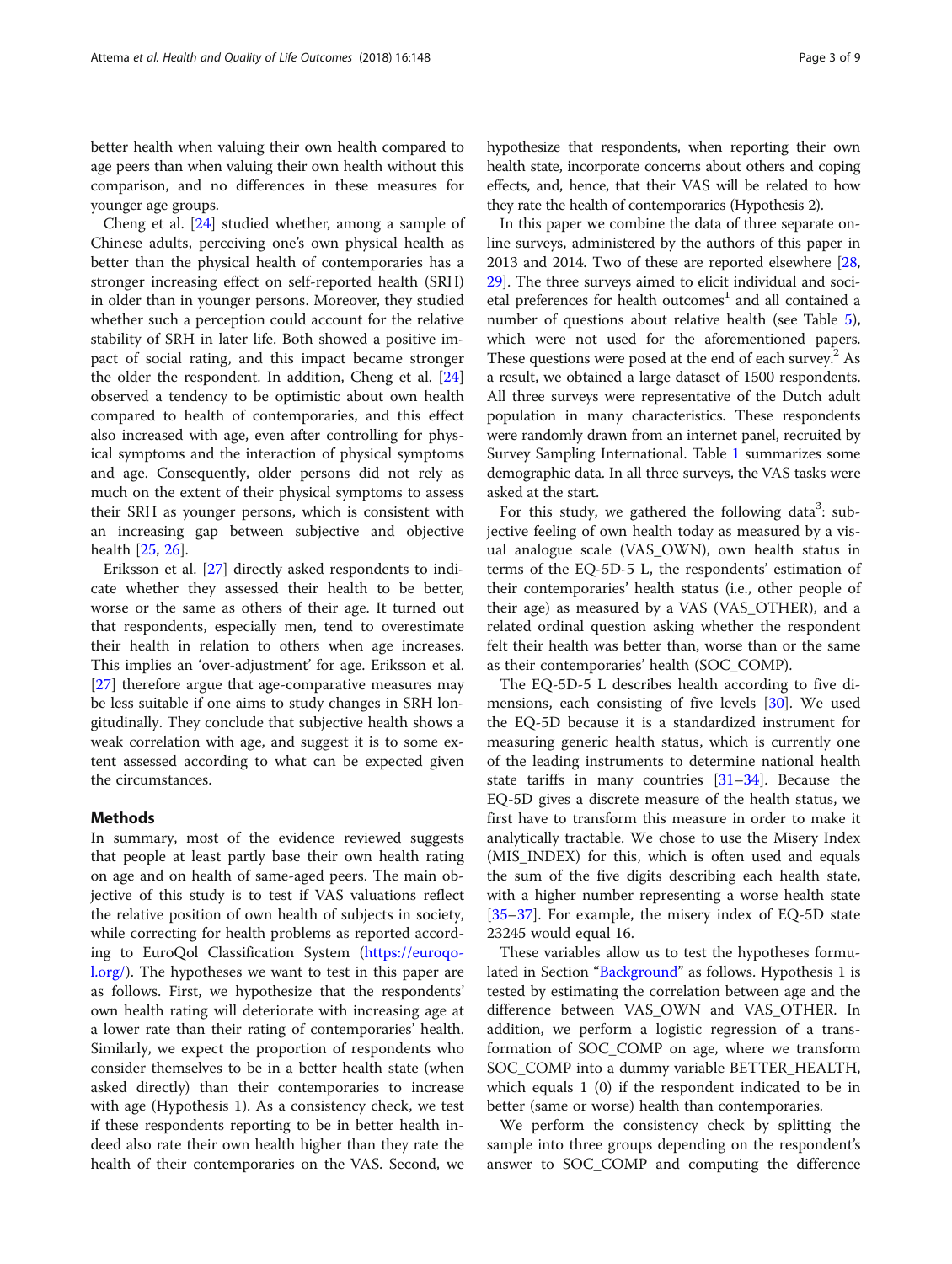\*The results do not always add up to 100% because of rounding

between VAS\_OWN and VAS\_OTHER. Then, for each of these groups, we test whether the sign of this difference corresponds to their answer to SOC\_COMP. According to our hypothesis, respondents who indicate to be in better [worse] health than their age peers in SOC\_- COMP, will rate VAS\_OWN significantly higher [lower] than VAS\_OTHER.

The test of Hypothesis 2 involves a regression of VAS\_OWN on VAS\_OTHER and several other demographic variables, including MIS\_INDEX, age, gender, income, and education, in order to control for possible confounding effects that influence both VAS\_OWN and VAS\_OTHER. For example, it may be that variables such as MIS\_INDEX influence both VAS\_OWN and VAS\_- OTHER, in which case omitting this variable may result in a spurious effect of VAS\_OTHER on VAS\_OWN.

### Results

As can be seen in Table 2, VAS\_OWN is considerably lower than VAS\_OTHER (paired t-test,  $p < 0.01$ ). One contribution of this paper is to split this effect into two components. On the one hand, more people think that their health is worse than that of their contemporaries Table 2 Average health assessments decomposed into ordinal relative health position (SOC\_COMP)

|                  | Full Sample   |                |                 |                 |
|------------------|---------------|----------------|-----------------|-----------------|
|                  | SOC COMP      |                |                 |                 |
|                  | <b>Better</b> | Same           | Worse           | All             |
| VAS OW (S.E.)    | 0.85(0.01)    | 0.83(0.00)     | 0.65(0.01)      | 0.78(0.00)      |
| VAS OTHER (S.E.) | 0.86(0.01)    | $0.86a$ (0.00) | $0.85^a$ (0.01) | $0.86^a$ (0.00) |
| $p$ -value       | 0.64          | < 0.01         | < 0.01          | < 0.01          |
| Ν                | 352           | 656            | 492             | 1500            |
| Percentage       | 23.5%         | 43.7%          | 32.8%           | 100%            |

<sup>a</sup>Different from VAS\_OWN at the 1%-significance level (paired t-test)

than the opposite. Those people tend to give higher values in the VAS to others than to themselves, as it could be expected. On the other hand, those who state that their health is better than their contemporaries, do not translate this into different values in the VAS.

We find a negative correlation between age and VAS\_OWN, confirming the common finding that health feelings deteriorate with age, although the size of the correlation coefficient is low (Kendall's  $τ = -0.055$ ,  $p <$ 0.01). The logistic regression of the binary variable BET-TER\_HEALTH ('being in better health than contemporaries or not') revealed a positive relation with age, in line with Hypothesis 1, but this result was not significant (only at a 10%-significance level with  $p = 0.09$ ). Table [3](#page-4-0) decomposes the results according to aforementioned three age classes. This makes clear that the gap between own health and that of others (with own health lower than others' health) was largest in middle-aged respondents compared to younger and older respondents. Hence, according to this test, Hypothesis 1 is partly rejected; instead of a negative relation between age and VAS\_OTHER-VA-S\_OWN, we observe an inverse U-shaped pattern. However, the correlation coefficient between age and the gap between VAS\_OTHER and VAS\_OWN is significantly negative (Kendall's  $\tau = -0.051$ ,  $p < 0.01$ ), which supports Hypothesis 1. In addition, we performed a regression of this gap on age and age squared, which showed a positive coefficient for age  $(1.05, p < 0.01)$  and negative coefficient for age squared  $(-0.01, p < 0.01)$ , confirming the inverse-U relation.

There was no difference between VAS\_OWN and VAS\_- OTHER for those respondents indicating their health to be better than their contemporaries in SOC\_COMP (Table 2, averages: 0.85 vs. 0.86; paired t-test:  $p = 0.63$ ). VAS\_OWN was lower than VAS\_OTHER for both respondents perceiving their health to be the same as their contemporaries (averages: 0.83 vs. 0.86; paired t-test:  $p < 0.01$ ), and respondents perceiving it to be worse (averages: 0.65 vs. 0.85; paired t-test:  $p < 0.01$ ). As a result, the consistency check reveals that VAS values are consistent with SOC\_COMP for

<span id="page-3-0"></span>Table 1 Demographic characteristics of the study sample\* Characteristic Category Count Percentage

Sex Male 736 49.1

Medium (Secondary school, higher level/secondary vocational education

High (higher professional education/university)

Marital status Single 359 23.93

Education Low (primary school/secondary school, lower level)

–30 330 22 –40 219 14.6 –59 333 22.2 –60 359 23.93 –75 259 17.27

Female 764 50.9

0-€1999 591 39.4 €2000–€2999 385 25.67 €3000–€3999 277 18.47 €4000 and more 247 16.47

Married 682 45.47 Living together, not married 219 14.6 Divorced 161 10.73 Widowed or other 79 5.27

386 25.73

608 40.53

506 33.73

Age (mean: 45.1, s.d. 15.0)

Monthly income before tax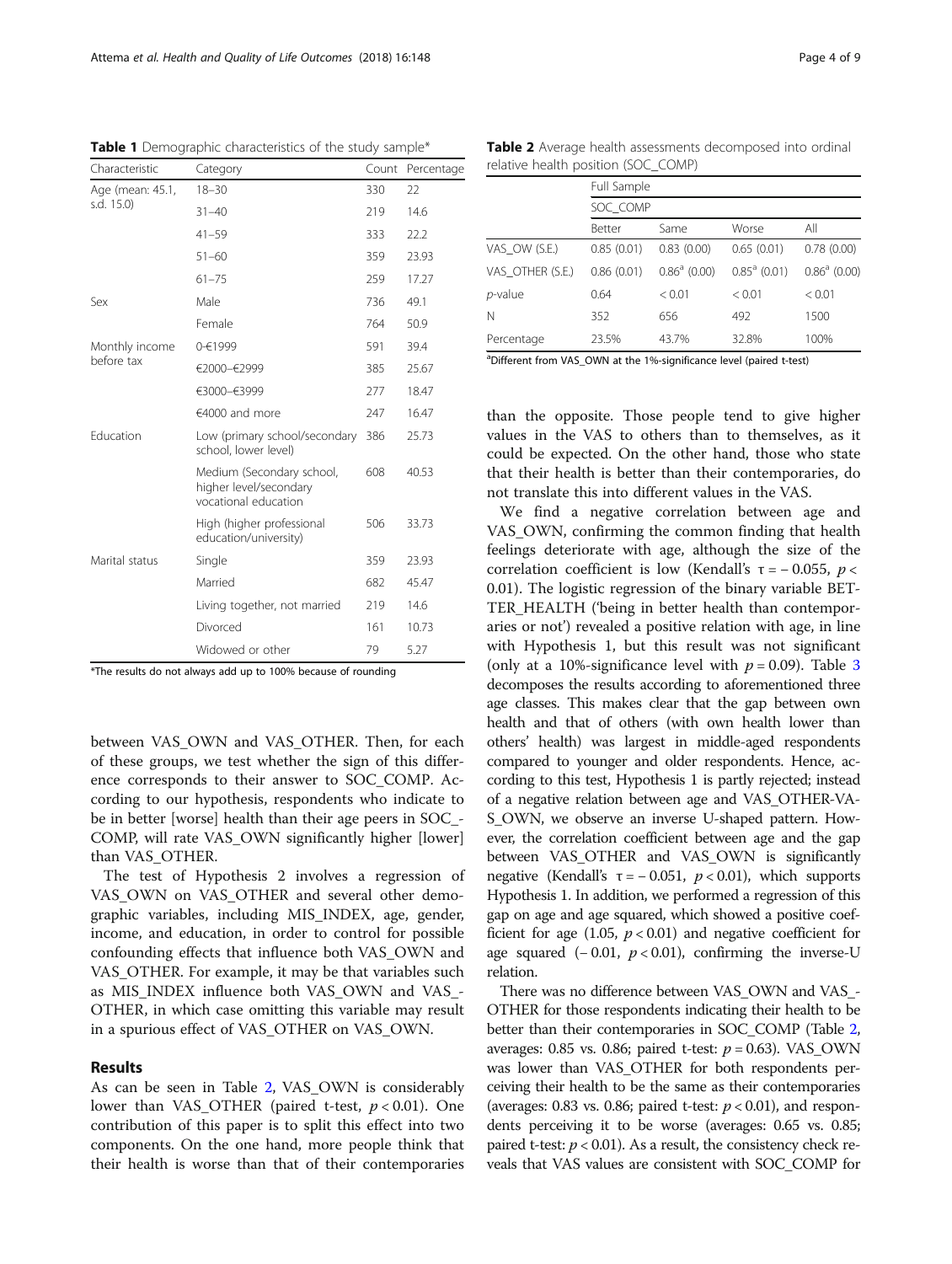<span id="page-4-0"></span>

|                                  | Table 3 Average health assessments decomposed into |                                 |                                  |                                | age classes and ordinal relative health position (SOC_COMP) |                                  |                                   |                                   |                        |                             |                             |                             |
|----------------------------------|----------------------------------------------------|---------------------------------|----------------------------------|--------------------------------|-------------------------------------------------------------|----------------------------------|-----------------------------------|-----------------------------------|------------------------|-----------------------------|-----------------------------|-----------------------------|
|                                  | Young (18-35)                                      |                                 |                                  |                                | Aiddle (36-55)                                              |                                  |                                   |                                   | Old (56-75)            |                             |                             |                             |
|                                  | <b>Better</b>                                      | Same                            | Worse                            |                                | Better                                                      | Same                             | Worse                             |                                   | Better                 | Same                        | Worse                       |                             |
| A: VAS_OWN 0.88 (0.01)<br>(S.E.) |                                                    | $0.84(0.01)$ 0.71 $(0.02)$      |                                  | (0.15)<br>$-81$                | 0.84(0.01)                                                  | 0.82 (0.01)                      | 0.63(0.01)                        | 0.75 (0.18)                       | 0.85(0.01)             | 0.82 (0.01)                 | 0.65 (0.01)                 | 0.78(0.16)                  |
| <b>JTHER (S.E.)</b><br>B: VAS_   | 0.88 (0.02)                                        | 0.88 (0.01)                     | 0.89 (0.01                       | (0.14)<br>0.88                 | 0.86 (0.01)                                                 | 0.87 (0.01)                      | 0.86(0.01)                        | 0.86 (0.11)                       | 0.84 (0.01)            | [0.01]<br>0.84              | 0.81 (0.01)                 | 0.83(0.11)                  |
| $(95%$ Cl.)<br>$A - B$           | $0.01 (-0.03 - 0.04)$                              | $-0.06 -$<br>$-0.01$<br>$-0.04$ | $(-0.21 -$<br>- 0.15)<br>$-0.18$ | $(-0.09 - (-0.52))$<br>$-0.07$ | $-0.04 - 0.00$<br>$-0.02$                                   | $(-0.06 -$<br>$-0.03$<br>$-0.05$ | $-0.23$<br>$(-0.26 -$<br>$-0.20)$ | $(-0.12 - 0.09)$<br>$\frac{1}{2}$ | $-0.02 - 0.03$<br>0.01 | $(-0.03 - 0.00)$<br>$-0.02$ | $(-0.19 - 0.13)$<br>$-0.16$ | $(-0.07 - 0.04)$<br>$-0.05$ |
| Z                                | 56                                                 | 202                             | $\frac{8}{2}$                    | 425                            | 135                                                         | 272                              | 239                               | 846                               | 120                    | $\approx$                   | 127                         | 429                         |
| Percentage                       | 23%                                                | 48%                             | 30%                              | 100%                           | 21%                                                         | 42%                              | 37%                               | 100%                              | 28%                    | 42%                         | 30%                         | 100%                        |

| $\ddot{\phantom{a}}$                            |
|-------------------------------------------------|
|                                                 |
|                                                 |
| i<br>I                                          |
|                                                 |
|                                                 |
|                                                 |
|                                                 |
| ١                                               |
| I<br>١                                          |
|                                                 |
|                                                 |
| $\ddot{\phantom{a}}$<br>i                       |
|                                                 |
| I                                               |
| l                                               |
|                                                 |
|                                                 |
| I                                               |
| ļ                                               |
| i                                               |
|                                                 |
| l<br>ׇ֬֘֕֜<br>j                                 |
| $\epsilon$                                      |
|                                                 |
| č<br>í<br>١                                     |
| j                                               |
| I                                               |
| 5<br>$\overline{ }$                             |
| $\frac{1}{2}$<br>Ś                              |
|                                                 |
| י<br>אור                                        |
| j                                               |
| i<br>J<br>J                                     |
| ١<br>I<br>$\overline{a}$                        |
|                                                 |
|                                                 |
| )<br>)<br>)<br>١                                |
|                                                 |
| ֦֧֧֧֧֚֚֚֚֚֚֚֚֚֚֚֚֚֚֚֚֚֚֡֝֝֝֝֝֝֝֝֓֝֟֓֡֝֬֝֓֝֟֓֝֬֝ |
| í                                               |
| i                                               |
|                                                 |
| ר<br>לר<br>I                                    |
| .<br>.<br>.                                     |
|                                                 |
| ł<br>١                                          |
| Ì<br>١                                          |
|                                                 |
| i<br>5<br>١                                     |
| Ś                                               |
|                                                 |
| A <sub>V</sub> A                                |
| ľ<br>ŋ                                          |
| ו<br>י<br>able <sup>-</sup>                     |
| ı<br>ļ                                          |
| I<br>⊨                                          |
|                                                 |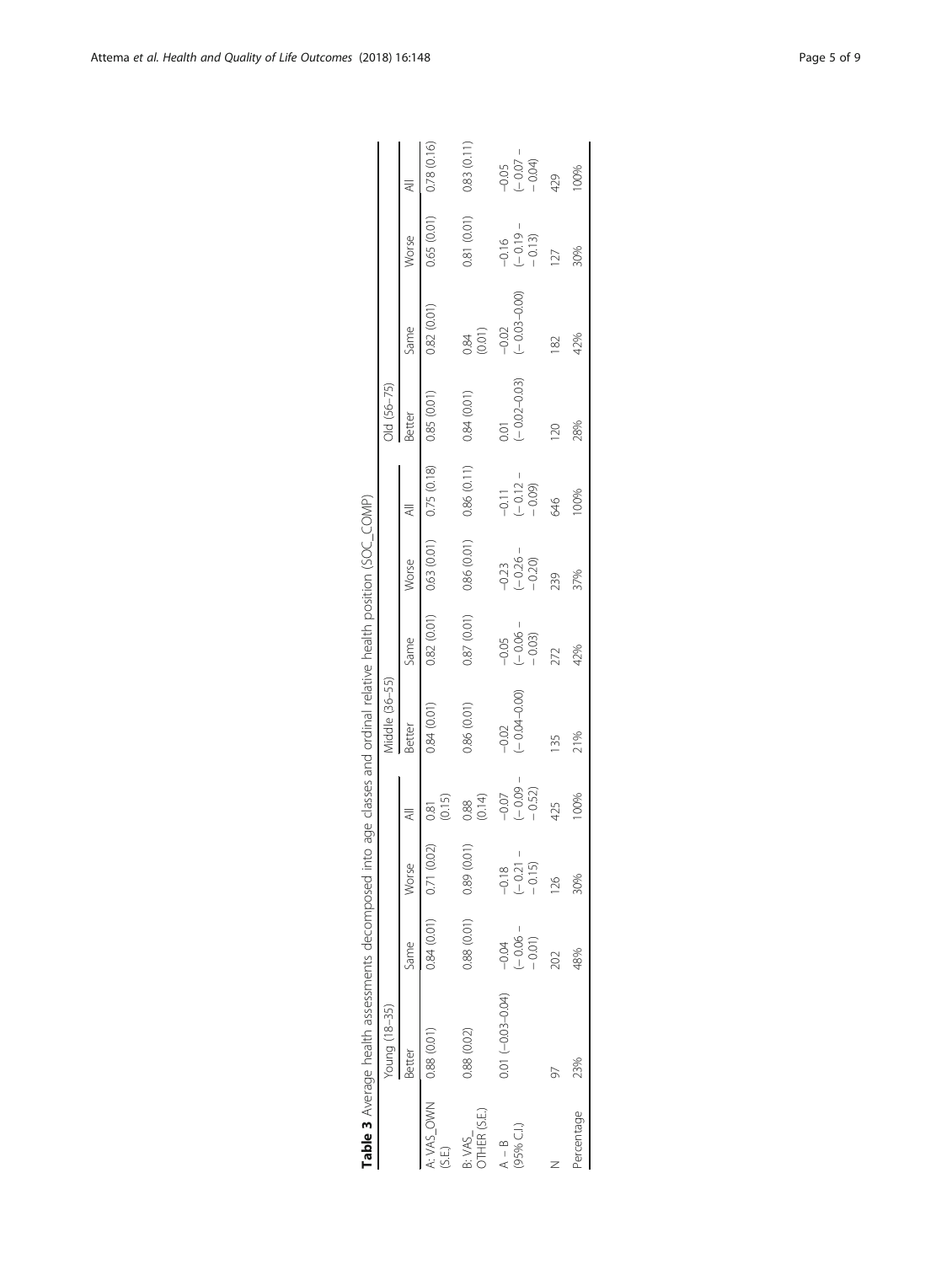<span id="page-5-0"></span>respondents indicating their health to be worse than contemporaries in SOC\_COMP, but not for those indicating it to be the same or better. This seems to be caused by a general tendency to be pessimistic about one's own health compared to peers' health in the VAS tasks. When splitting the dataset into three age groups (18–35, 36–55, 56–75), we found VAS\_OWN to be lower than VAS\_OTHER for each separate age class as well (paired t-tests: all  $p < 0.01$ ), making this finding universal across age.

Because the residuals were heteroscedastic (White's test,  $p < 0.01$ ), we conducted a regression with White heteroscedasticity-consistent standard errors to test Hypothesis 2. Table 4 shows the results, after removing all insignificant variables. VAS\_OTHER has a positive sign and is highly significant; hence, Hypothesis 2 is confirmed, indicating that relative positions matter for VAS ratings. The correlation of this variable is robust to the inclusion of MIS\_INDEX, which as expected also has a strong negative association with VAS\_OWN. The results of a Tobin's censored regression, allowing for the non-normal distribution of VAS\_OWN (Kolmogorov-Smirnov test,  $p < 0.01$ ) are reported in the Appendix, which, reassuringly, are similar.

#### **Discussion**

In this paper we have studied the relation between age and health rating, as well as the effect of one's perception of the health state of contemporaries on one's own health rating for different ages. First, we observed a significant, but weak, negative correlation between age and own health rating, confirming previous findings [[27\]](#page-7-0). Second, elderly were somewhat more likely than the young to classify their health to be better than their contemporaries' health. This implies that elderly are less pessimistic with respect to their own health vis-à-vis contemporaries than younger respondents. Third, we found a discrepancy between relative health as measured by an ordinal comparison and relative health as measured by a VAS. That is, people who indicated their health to be the same as [better than] their contemporaries' health in the ordinal comparison, on average rated their own health lower than [the same as] the health of their

Table 4 White heteroscedasticity-consistent standard errors least squares regression, dependent variable: Own health rating (VAS OWN,  $n = 1500$ )

|           | Coefficient | <i>p</i> -value |
|-----------|-------------|-----------------|
| Constant  | 85.34       | < 0.01          |
| VAS OTHER | 0.23        | < 0.01          |
| MIS INDEX | $-3.84$     | < 0.01          |

contemporaries in a VAS. Hence, there appears to be an inherent bias in the VAS in reflecting the ordering of one's health and their contemporaries' health, which may be due to either the VAS of own health being an underestimation, the VAS of contemporaries' health being an overestimation, or some combination thereof. It could therefore be that the VAS does not accurately reflect perceptions of quality of life.

A further explanation may be based on the different health distributions in same-sex age peers for men and for women. Because relatively many older men are in good health, as long as they are alive, men are more likely to compare themselves with healthy peers of the same age. In contrast, relatively many older women have health problems. Therefore, a woman comparing her health to that of her peers of the same age is more likely to make the comparison with other women with health problems, other things being equal  $\left[1, 38\right]$  $\left[1, 38\right]$  $\left[1, 38\right]$ . Indeed, women have been shown to be more likely to compare themselves to peers with health problems than men are [[38\]](#page-8-0). It is also important to emphasize that our sample also consisted of adults younger than 55 years, which in general would be expected to be fairly healthy. The fact that our sample contained relatively few older people also implies that it is unlikely that our results were influenced by the 'absence of contemporaries' argument.

From previous research on social comparison in health, it was already known that people tend to lower their peers' health condition relative to their own as they get older, causing them to stand out more favorably [[24\]](#page-7-0). Related to this, there is ample evidence that older individuals' own health rating decreases much less steeply with age than would be expected from their growing number of health problems [[11,](#page-7-0) [12\]](#page-7-0). Our study confirmed these behavioral traits, in that own VAS rating decreased considerably less quickly with age than the VAS rating of contemporaries, but also added to this evidence base in a number of ways, as described before. However, in contrast to earlier studies, respondents in our study tended to overestimate the health of other people of their age. In addition, the rating of their own health state was positively related to their rating of their contemporaries' health, even after controlling for the respondents' own health as classified according to the EQ-5D. An alternative explanation for the positive correlation between own VAS rating and VAS rating of contemporaries would be that people rate health high or low in general. However, taking into account the other results indicating that health valuations are reference dependent, we think the interpretation we provide is highly plausible.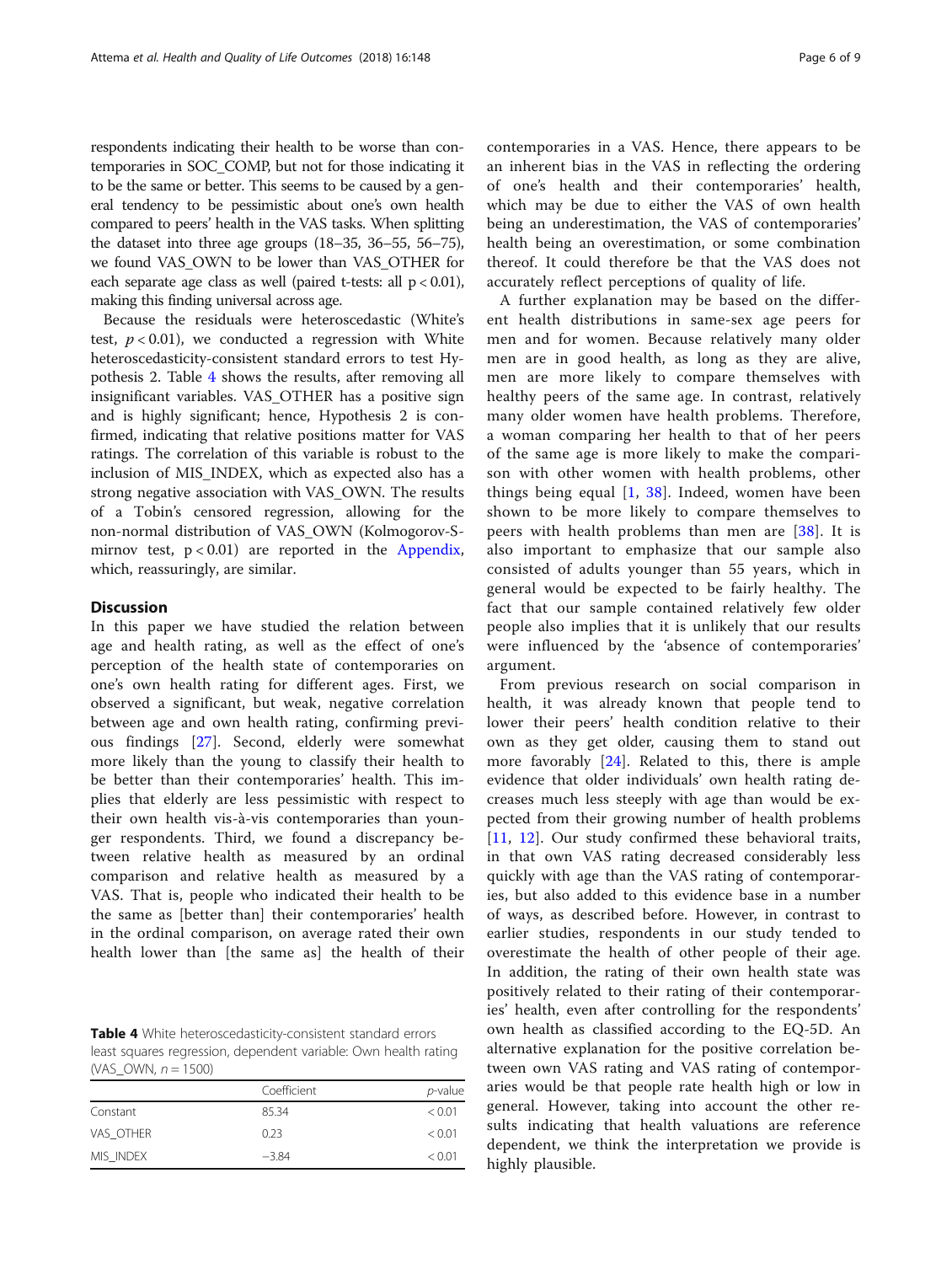<span id="page-6-0"></span>It needs noting that the presented study has some limitations. First, given that we used an internet survey, the number of respondents older than 65 years was restricted. Second, only a rating scale was used in our comparison. Future research is called for to replicate this study using choice-based valuation methods such as Time Trade-Off and Standard Gamble. Third, respondents always valued their own health before valuing the health of their age peers. Finally, respondents might have had difficulty in determining whom to take into account when rating the health of other people in their age group, which may have hampered comparability.

Notwithstanding these limitations, some important implications of our findings need to be stressed. First, an implication of the relation between health ratings of contemporaries and of oneself is that the same EQ-5D profiles in health state measurements may be valued differently by different individuals, depending on their estimations of their age peers' health. Hence, one has to make an attempt to correct for this influence, for instance by adding questions about health of peers to an individual health assessment. Second, our results are relevant for economic evaluations. For instance, the observed effect of social comparisons may cause too high expected QALY gains from life-extending treatments of elderly patients; on the other hand, interventions that bring back quality of life to full health without increasing life expectancy will appear less cost-effective in older patients. This means that health policy makers may wish to give more weight on quality-of-life-enhancing treatments relative to life-extending treatments. Finally, our results suggest that one reference point of respondents is the health of others similar to themselves, making health benefit measurements more complex. This also implies that public health research needs to take into account these negative externalities caused by an improved average health status. There may of course also be other relevant reference points, which could be explored in future research.

#### Conclusions

We believe our study has provided convincing evidence that people's self-assessed health is related to the perception of health of contemporaries. We encourage further research to investigate whether and how social comparisons affect health state valuations using e.g. Time Trade-Offs or Discrete Choice Experiments. This would also shed more light on the question how these comparisons could affect more common national tariffs (such as for the EQ-5D). In addition, it could be interesting to further investigate whether such comparisons also affect the interpretation of descriptive systems such as that of the EQ-5D, for instance in the definition of mobility and usual activities.

### **Endnotes**

<sup>1</sup>One paper  $[28]$  $[28]$  $[28]$  is about eliciting preferences for distributions of quality of life among groups ( $n = 517$ ). The second paper [[29\]](#page-7-0) is about measuring individual preferences for quality of life in a prospect theory framework  $(n = 463)$ . The third survey  $(n = 520)$  was a pilot study about preferences for different age groups. This study has not been published and the data have not been reported anywhere.

 $2$ The average duration of each survey was about 20 min.

<sup>3</sup>Table 5 gives an overview of the characteristics and response levels of the constructed variables.

Table 5 Description of the constructed variables

| Variable      | Description                                                                                                                                              | Response levels                                                                                        |
|---------------|----------------------------------------------------------------------------------------------------------------------------------------------------------|--------------------------------------------------------------------------------------------------------|
| VAS OWN       | Subjective feeling of own<br>health today as measured<br>by a visual analogue<br>scale.                                                                  | Number between 0 and<br>100, divided by 100 in the<br>analysis to arrive at values<br>between 0 and 1. |
| VAS_OTHER     | The respondents'<br>estimation of their<br>contemporaries' health<br>status (i.e., other people<br>of their age) as measured<br>by a VAS.                | Number between 0 and<br>100, divided by 100 in the<br>analysis to arrive at values<br>between 0 and 1. |
| SOC COMP      | Ordinal question asking<br>whether the respondent<br>felt their health was<br>better than, worse than or<br>the same as their<br>contemporaries' health. | Better/Worse/Same                                                                                      |
| BETTER HEALTH | Dummy variable<br>indicating whether<br>respondent felt their<br>health was better than<br>their contemporaries'<br>health or not.                       | 1 (better health) or 0 (the<br>same or worse health)                                                   |
| MIS INDEX     | Summation of the levels<br>of each dimension, with a<br>higher number<br>representing a worse<br>health state.                                           | Number between 5 and<br>25                                                                             |

#### Appendix

Table 6 Tobit regression, dependent variable: VAS\_OWN

 $(n = 1500)$ 

|                                                            | Coefficient | p-value |
|------------------------------------------------------------|-------------|---------|
| Constant                                                   | 81.56       | < 0.01  |
| VAS OTHER                                                  | 0.25        | < 0.01  |
| MIS INDEX                                                  | $-3.17$     | < 0.01  |
| SOC COMP: Own health better<br>than contemporaries' health | 2.18        | < 0.01  |
| SOC COMP: Own health worse<br>than contemporaries' health  | $-8.53$     | < 0.01  |
|                                                            |             |         |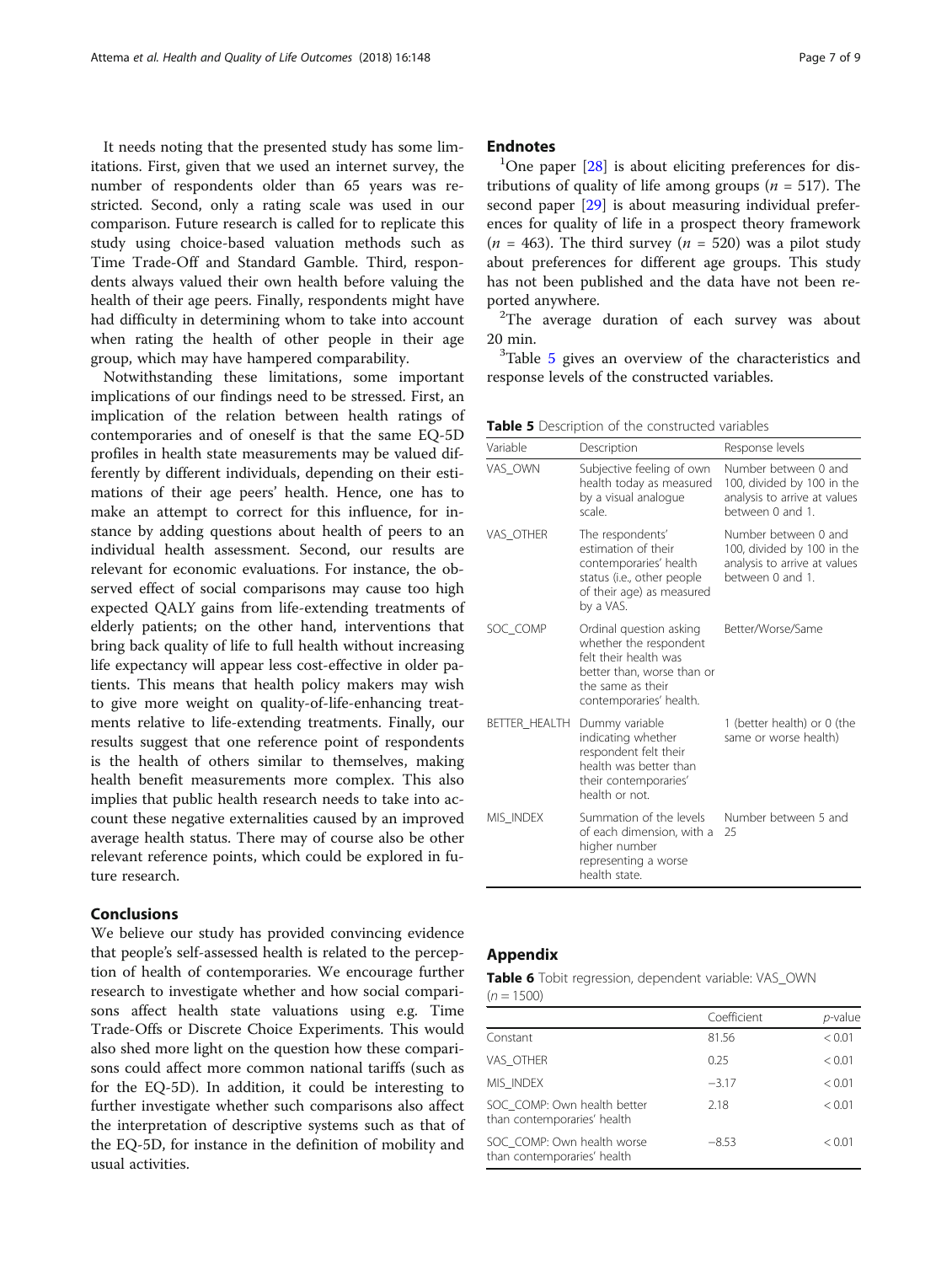<span id="page-7-0"></span>MIS\_INDEX: Misery index; SOC\_COMP : Social comparison; SRH: Self-reported health; VAS: Visual analogue scale

#### Funding

This study was funded by ZonMw (grant number 152002041). This funding body had no role in the design of the study and collection, analysis, and interpretation of data, nor in writing the manuscript.

#### Availability of data and materials

The dataset used for the current study is available from the corresponding author on reasonable request.

#### Authors' contributions

All authors contributed equally to this manuscript.

#### Ethics approval and consent to participate

All procedures performed in studies involving human participants were in accordance with the ethical standards of the institutional and/or national research committee and with the 1964 Helsinki declaration and its later amendments or comparable ethical standards. No specific ethics committee had to approve this study according to Dutch national regulations. This article does not contain any studies with animals performed by any of the authors. Informed consent was obtained from all individual participants included in the study.

#### Consent for publication

Not applicable.

#### Competing interests

The authors declare that they have no competing interests.

#### Publisher's Note

Springer Nature remains neutral with regard to jurisdictional claims in published maps and institutional affiliations.

#### Author details

<sup>1</sup> Erasmus School of Health Policy & Management (ESHPM), Erasmus University, P.O. Box 1738, 3000 DR Rotterdam, the Netherlands. <sup>2</sup>ESHPM, Erasmus University, Rotterdam, The Netherlands. <sup>3</sup>Department of Economics, Universidad de Navarra, Pamplona, Spain. <sup>4</sup>Yunus Centre for Social Business & Health, Glasgow Caledonian University, Glasgow, UK.

### Received: 17 January 2018 Accepted: 16 July 2018 Published online: 28 July 2018

#### References

- 1. Deeg DJH, Kriegsman DMW. Concepts of Self-Rated Health: Specifying the Gender Difference in Mortality Risk. Gerontologist. 2003;43:376–86. Available from: <https://doi.org/10.1093/geront/43.3.376> .
- Baron-Epel O, Kaplan G. General subjective health status or age-related subjective health status: does it make a difference? Soc Sci Med. 2001;53: 1373–81. Available from: [https://doi.org/10.1016/S0277-9536\(00\)00426-3](https://doi.org/10.1016/S0277-9536(00)00426-3).
- 3. Parkin D, Devlin N. Is there a case for using visual analogue scale valuations in cost-utility analysis? Health Econ. 2006;15:653–64. Available from: [https://](https://doi.org/10.1002/hec.1086) [doi.org/10.1002/hec.1086](https://doi.org/10.1002/hec.1086).
- 4. Burström K, Sun S, Gerdtham U-G, Henriksson M, Johannesson M, Levin L-Å, et al. Swedish experience-based value sets for EQ-5D health states. Qual Life Res. 2014;23:431–42.
- 5. Sun S, Chen J, Kind P, Xu L, Zhang Y, Burström K. Experience-based VAS values for EQ-5D-3L health states in a national general population health survey in China. Qual Life Res. 2015;24:693–703.
- 6. Daniilidou NV, Gregory SP, Zavras DJ, Pavi EA, Athanasakis KP, Lionis CD, et al. Comparison between two different measures of self-rated health: a single-question measure and a visual analogue scale. Folia Med (Plovdiv). Medical University-Plovdiv. 2010;52:63.
- Bernert S, Fernández A, Haro JM, König H-H, Alonso J, Vilagut G, et al. Comparison of Different Valuation Methods for Population Health Status Measured by the EQ-5D in Three European Countries. Value Heal. 2009; 12:750–8.
- 8. Lamers LM, McDonnell J, Stalmeier PFM, Krabbe PFM, Busschbach JJV. The Dutch tariff: results and arguments for an effective design for national EQ-5D valuation studies. Health Econ. 2006;15:1121–32.
- 9. Dolan P, Gudex C, Kind P, Williams A. The time trade-off method: Results from a general population study. Health Econ. 1996;5:141–54.
- 10. Leinonen R, Heikkinen E, Jylhä M. Self-rated health and self-assessed change in health in elderly men and women — A five-year longitudinal study. Soc Sci Med. 1998;46:591–7.
- 11. Svedberg P, Gatz M, Lichtenstein P, Sandin S, Pedersen NL. Self-rated health in a longitudinal perspective: a 9-year follow-up twin study. J Gerontol Ser B Psychol Sci Soc Sci. 2005;60B:S331–40.
- 12. Miller TR, Wolinsky FD. Self-Rated Health Trajectories and Mortality Among Older Adults. J Gerontol Ser B. 2007;62:S22–7.
- 13. Fryback DG, Lawrence WF. Dollars May Not Buy as Many QALYs as We Think: A Problem with Defining Quality-of-life Adjustments. Med Decis Mak. 1997;17:276–84.
- 14. Cockerham WC, Sharp K, Wilcox JA. Aging and Perceived Health Status. J Gerontol. 1983;38:349–55.
- 15. Levkoff SE, Cleary PD, Wetle T. Differences in the Appraisal of Health Between Aged and Middle-aged Adults. J Gerontol. 1987;42:114–20.
- 16. Fienberg SE, Loftus EF, Tanur JM. Cognitive aspects of health survey methodology: an overview. The Milbank Memorial Fund Quarterly. Health and Society. 1985;63:547–64.
- 17. Suls J, Marco CA, Tobin S. The role of temporal comparison, social comparison, and direct appraisal in the Elderly's self-evaluations of health. J Appl Soc Psychol. 1991;21:1125–44.
- 18. Cheng S-T. Age and Subjective Well-Being Revisited: A Discrepancy Perspective. Psychol Aging. 2004;19:409–15.
- 19. Brandtstädter J, Rothermund K. The life-course dynamics of goal pursuit and goal adjustment: a two-process framework. Dev Rev. 2002;22:117–50.
- 20. Brandtstädter J, Greve W. The aging self: stabilizing and protective processes. Dev Rev. 1994;14:52–80.
- 21. Brandtstädter J, Renner G. Tenacious goal pursuit and flexible goal adjustment: explication and age-related analysis of assimilative and accommodative strategies of coping. Psychol Aging. 1990;5:58–67.
- 22. Heckhausen J, Krueger J. Developmental expectations for the self and most other people: age grading in three functions of social comparison. Dev Psychol. 1993;29:539–48.
- 23. Heckhausen J. Brim OG. Perceived problems for self and others: selfprotection by social downgrading throughout adulthood. Psychol Aging. 1997;12:610–9.
- 24. Cheng S-T, Fung H, Chan A. Maintaining Self-Rated Health Through Social Comparison in Old Age. J Gerontol Ser B Psychol Sci Soc Sci. 2007;62:P277–85.
- 25. Idler EL. Age differences in self–assessments of health: age changes, cohort differences, or survivorship? J Gerontol. 1993;48:S289–300.
- 26. Pinquart M. Correlates of subjective health in older adults: a meta-analysis. Psychol Aging. 2001;16:414–26.
- 27. Eriksson I, Undén A-L, Elofsson S. Self-rated health. Comparisons between three different measures. Results from a population study. Int J Epidemiol. 2001;30:326–33.
- 28. Attema AE, Brouwer WBF, L'Haridon O, Pinto JL. Estimating sign-dependent societal preferences for quality of life. J Health Econ. 2015;43:229–43.
- 29. Attema AE, Brouwer WBF, L'Haridon O, Pinto JL. An elicitation of utility for quality of life under prospect theory. J Health Econ. 2016;48:121–34.
- 30. Janssen MF, Pickard AS, Golicki D, Gudex C, Niewada M, Scalone L, et al. Measurement properties of the EQ-5D-5L compared to the EQ-5D-3L across eight patient groups: a multi-country study. Qual Life Res. 2013;22:1717–27.
- 31. Devlin NJ, Shah KK, Feng Y, Mulhern B, van Hout B. Valuing health-related quality of life: An EQ-5D-5L value set for England. Health Econ. 2018;27:7–22.
- 32. Versteegh M, Vermeulen K, Evers SMAA, de Wit GA, Prenger R, Stolk EA. Dutch Tariff for the Five-Level Version of EQ-5D. Value Heal. 2016;19: 343–52.
- 33. Xie F, Pullenayegum E, Gaebel K, Bansback N, Bryan S, Ohinmaa A, et al. A time trade-off-derived value set of the EQ-5D-5L for Canada. Med Care. 2016;54:98–105.
- 34. Kim S-H, Ahn J, Ock M, Shin S, Park J, Luo N, et al. The EQ-5D-5L valuation study in Korea. Qual Life Res. 2016;25:1845–52.
- 35. Xie F, Pullenayegum E, Gaebel K, Oppe M, Krabbe PFM. Eliciting preferences to the EQ-5D-5L health states: discrete choice experiment or multiprofile case of best–worst scaling? Eur J Heal Econ. 2014;15:281–8.